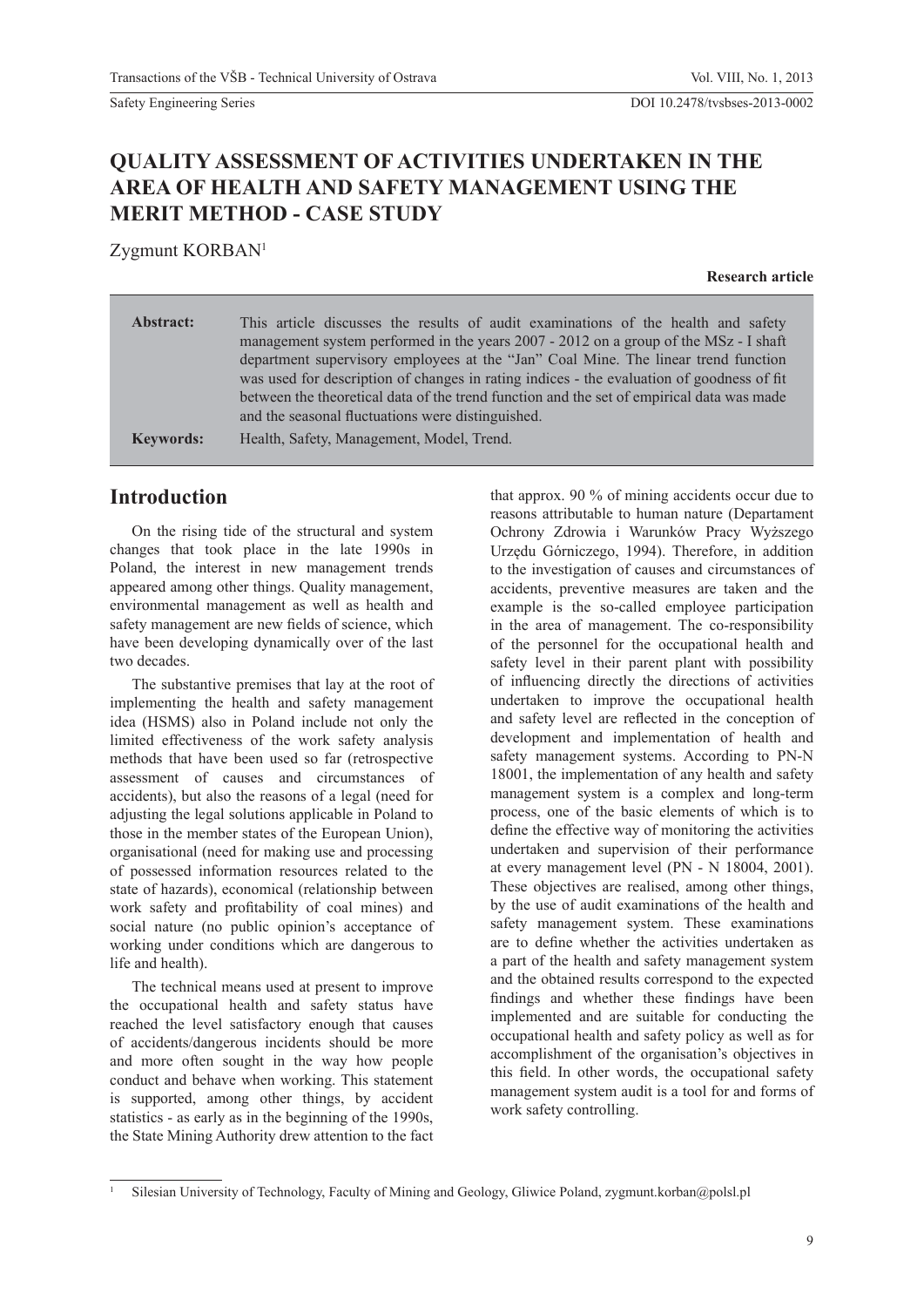Regardless of the concerned organisation level, the work safety management system audit should include the following formalised execution procedures:

- 1. Identification of the purpose and subject of examinations.
- 2. Identification of problem areas in work safety management and preparation of the questionnaire form.
- 3. Determination of the group of personnel subject to examinations (the whole population or a representative group).
- 4. Execution of questionnaires.
- 5. Development of rating matrices and calculation of rating indices.
- 6. Updating the ratings in the adopted time horizon.

The example of method used in audit examinations of HSMS is the MERIT (Management Evaluation Regarding Itemized Tendentious) questionnaire. This questionnaire consists of 29 questions in nine problem area groups (area  $A, B, C, \ldots I$ ):

- A. Scheduling of activities in the area of health and safety management (4 questions).
- B. Investigation of accidents (6 questions).
- C. OHS control and inspection (3 questions).
- D. Observation and analysis of how the work is performed (4 questions).
- E. Personal protection (1 question).
- F. OHS regulations at the plant (2 questions).
- G. Informing on OHS status (3 questions).
- H. Promotion of OHS (3 questions).
- I. Personal assessment of OHS conditions at the plant (3 questions).

The respondents are to circle one answer to each of the questions, scored from  $0$  to  $4$  ( $0$  - fail,  $4$  - ideal), i.e. the answer which, in the respondent's opinion, provides the best description of the performance status of activities undertaken in specific health and safety management area. The following is determined based on the questionnaires:

• partial rating indices for individual problem areas  $(WOP_A, WOP_B, WOP_C, \dots, WOP_I)$ , where:

$$
WOP_{A(B, C, \dots, I)} = \frac{\sum_{j=0}^{4} jc_j}{pn}
$$

where

- *j* prescribed rating;
- $c_{i}$ number of responses to the evaluation *j*;
- *p* number of questions within the problem area;
- *n* the number of experts rating;
- final health and safety management quality rating index (WZBP), which is the arithmetic mean of the partial indicators of rating  $WOP_4$ , ....  $WOP_1$ .

The mathematical model of the method is discussed in (Korban, 2001; Krzemień, 1996).

### **Results**

## *Discussion of the results of questionnaire surveys conducted at the MSz - I department of the "Jan" Coal Mine*

The scope of the said surveys conducted in the years 2007 - 2012 included the whole supervision personnel (at lower, middle and higher level) of the MSz - I, it's mean 12 people (this number did not change in subsequent surveys which were repeated every quarter). The surveys were repeated once every three months, which allowed the construction of time series consisting of 24 elements. Due to its method, the survey can be referred to as the "survey in the field". As composition of the general community remained practically constant in time (which should be associated with the ban on taking new employees in the coalmine and specificity of work in the department), these surveys can also be considered as the panel ones (Steczkowski, 1995).

The survey results in the form of  $WOP_i$  partial ratings and final WZBP index are presented in Tab. 1.

The summary of evaluation measures of goodness of fit between the theoretical data of the trend function and the set of empirical data is presented in Tab. 2.

The seasonal fluctuations are presented in Tab. 3.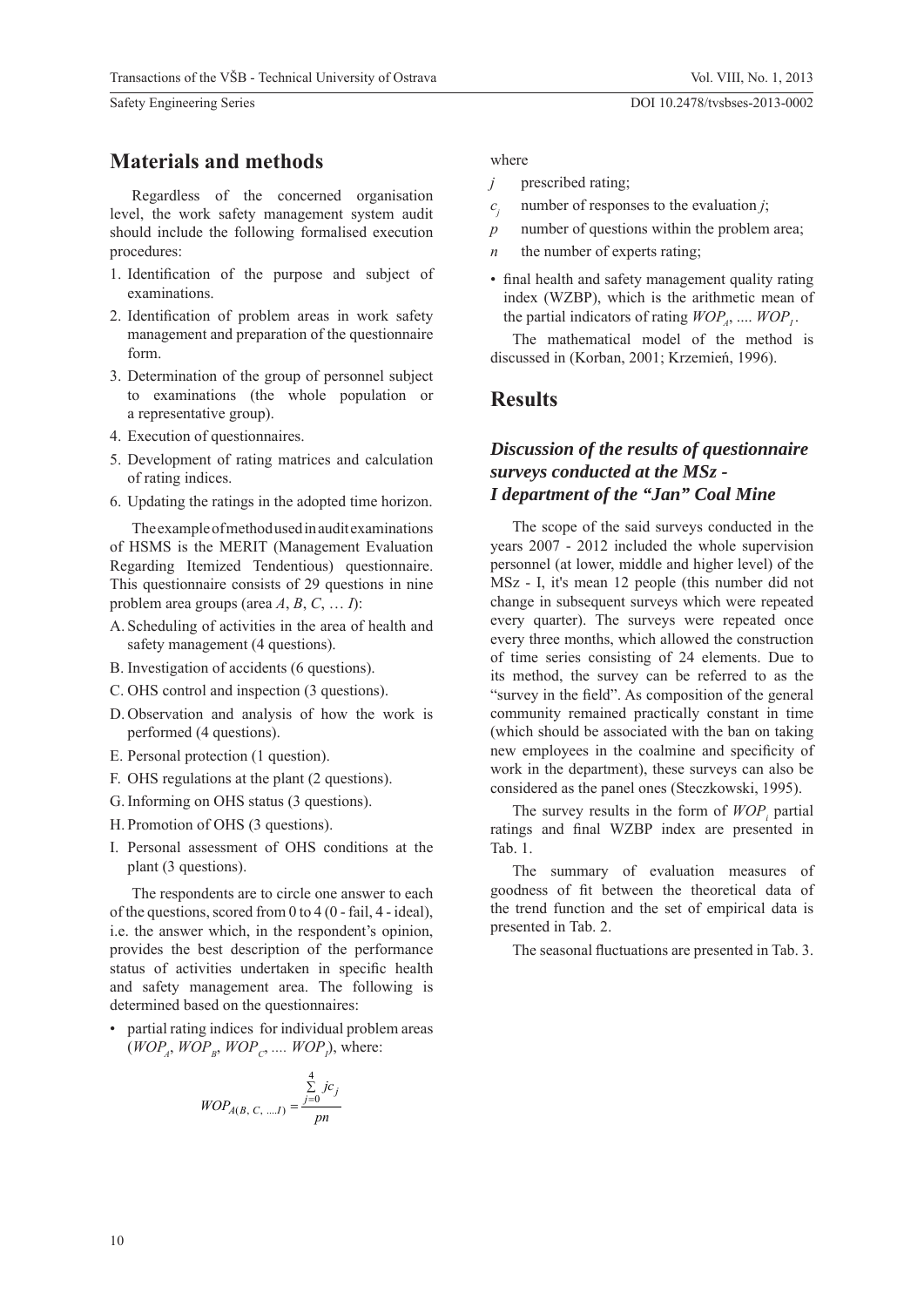|                  | 2007            |                 |                 | 2008            |                 |                 |                 | 2009            |                 |                 |                 |                 |
|------------------|-----------------|-----------------|-----------------|-----------------|-----------------|-----------------|-----------------|-----------------|-----------------|-----------------|-----------------|-----------------|
| Problem          | 1 <sup>st</sup> | 2 <sup>nd</sup> | 3 <sup>rd</sup> | 4 <sup>th</sup> | 1 <sup>st</sup> | 2 <sup>nd</sup> | 3 <sup>rd</sup> | 4 <sup>th</sup> | 1 <sup>st</sup> | 2 <sup>nd</sup> | 3 <sup>rd</sup> | 4 <sup>th</sup> |
| area             | quarter         | quarter         | quarter         | quarter         | quarter         | quarter         | quarter         | quarter         | quarter         | quarter         | quarter         | quarter         |
|                  | WOP,            |                 |                 |                 |                 |                 |                 |                 |                 |                 |                 |                 |
| A                | 2.95            | 2.91            | 2.92            | 2.95            | 3.02            | 2.98            | 3.01            | 2.98            | 3.01            | 3.1             | 3.02            | 3.03            |
| $\, {\bf B}$     | 2.85            | 3.01            | 3.09            | 3.12            | 3.02            | 3.15            | 3.01            | 3.06            | 3.14            | 3.09            | 3.19            | 3.2             |
| $\mathcal{C}$    | 3.01            | 2.97            | 2.86            | 2.78            | 2.79            | 2.91            | 2.76            | 2.87            | 2.99            | 2.93            | 3.04            | 3.08            |
| D                | 2.47            | 2.65            | 2.5             | 2.79            | 2.92            | 2.65            | 2.97            | 3.1             | 2.86            | 2.9             | 3.26            | 3.73            |
| $\mathbf E$      | 3.01            | 3.25            | 2.86            | 3.05            | 2.97            | 2.79            | 2.82            | 2.76            | 3.05            | 2.97            | 3.05            | 2.7             |
| $\rm F$          | 2.45            | 2.34            | 2.43            | 2.45            | 2.83            | 2.32            | 2.39            | 2.41            | 2.19            | 2.56            | 2.78            | 3.05            |
| G                | 2.79            | 2.69            | 2.81            | 2.84            | 2.84            | 2.73            | 2.73            | 2.61            | 2.51            | 2.64            | 2.73            | 2.63            |
| H                | 2.35            | 2.53            | 2.34            | 2.51            | 2.51            | 2.49            | 2.48            | 2.34            | 2.51            | 2.51            | 2.62            | 2.54            |
| $\mathbf I$      | 2.74            | 3.01            | 2.78            | 2.89            | 3.01            | 2.96            | 3.13            | 3.01            | 2.97            | 2.31            | 2.97            | 2.97            |
|                  |                 | <b>WZBP</b>     |                 |                 |                 |                 |                 |                 |                 |                 |                 |                 |
|                  | 2.74            | 2.82            | 2.73            | 2.82            | 2.88            | 2.78            | 2.81            | 2.79            | 2.80            | 2.78            | 2.96            | 2.99            |
|                  |                 | 2010            |                 |                 | 2011            |                 |                 |                 | 2012            |                 |                 |                 |
| Problem          | 1 <sup>st</sup> | 2 <sup>nd</sup> | 3 <sup>rd</sup> | 4 <sup>th</sup> | 1 <sup>st</sup> | 2 <sup>nd</sup> | 3 <sup>rd</sup> | 4 <sup>th</sup> | 1 <sup>st</sup> | 2 <sup>nd</sup> | 3 <sup>rd</sup> | 4 <sup>th</sup> |
| area             | quarter         | quarter         | quarter         | quarter         | quarter         | quarter         | quarter         | quarter         | quarter         | quarter         | quarter         | quarter         |
|                  |                 |                 |                 |                 |                 |                 |                 |                 |                 |                 |                 |                 |
| А                | 2.99            | 3.14            | 3.06            | 3.06            | 3.05            | 3.04            | 3.09            | 3.02            | 3.14            | 3.15            | 3.11            | 3.12            |
| $\, {\bf B}$     | 3.23            | 3.17            | 3.01            | 3.23            | 3.15            | 3.21            | 3.26            | 3.18            | 3.26            | 3.19            | 3.33            | 3.12            |
| $\mathbf C$      | 3.27            | 3.02            | 3.27            | 3.3             | 3.15            | 3.1             | 2.97            | 3.21            | 3.18            | 3.21            | 3.15            | 3.26            |
| $\mathbf D$      | 3.05            | 3.73            | 3.25            | 3.43            | 3.25            | 3.25            | 2.5             | 3.35            | 3.5             | 3.25            | 3.45            | 3.47            |
| $\mathbf E$      | 3.05            | 3.2             | 2.71            | 3.1             | 3.25            | 3.44            | 3.1             | 3.14            | 3.25            | 3.47            | 3.34            | 3.1             |
| $\boldsymbol{F}$ | 3.38            | 2.96            | 2.99            | 3.01            | 3.07            | 3.06            | 2.89            | 3.21            | 3.12            | 3.14            | 3.16            | 3.11            |
| G                | 2.63            | 2.49            | 2.49            | 2.56            | 2.47            | 2.56            | 2.61            | 2.59            | 2.56            | 2.49            | 2.51            | 2.47            |
| H                | 2.48            | 2.45            | 2.51            | 2.48            | 2.38            | 2.51            | 2.62            | 2.51            | 2.51            | 2.45            | 2.67            | 2.67            |
| $\bf{I}$         | 2.97            | 3.05            | 3.54            | 3.29            | 3.24            | 3.24            | 3.28            | 3.28            | 3.31            | 3.03            | 3.31            | 3.29            |
|                  | <b>WZBP</b>     |                 |                 |                 |                 |                 |                 |                 |                 |                 |                 |                 |
|                  | 3.01            | 3.02            | 2.98            | 3.05            | 3.00            | 3.05            | 2.92            | 3.05            | 3.09            | 3.04            | 3.11            | 3.07            |

#### Tab. 1 Summary of  $WOP$ <sub>*i*</sub> partial ratings and final WZBP index

Tab. 2 Evaluation measures of goodness of fit between the theoretical data of the trend function and the set of empirical data

| Problem<br>area | <b>Linear trend function</b><br>$\hat{y}_t = at + b$ | Standard deviation of<br>residual component (average | <b>Coefficient of</b><br>determination $\mathbb{R}^2$ | Standard errors of structural parameters of<br>linear trend function |       |  |
|-----------------|------------------------------------------------------|------------------------------------------------------|-------------------------------------------------------|----------------------------------------------------------------------|-------|--|
|                 |                                                      | error of estimate) $S(e_i)$                          |                                                       | S(a)                                                                 | S(b)  |  |
| A               | $\hat{y} = 0.008t + 2.934$                           | 0.040                                                | 0.680                                                 | 0.001                                                                | 0.017 |  |
| B               | $\hat{y} = 0.011t + 3.004$                           | 0.077                                                | 0.495                                                 | 0.002                                                                | 0.032 |  |
| $\mathcal{C}$   | $\hat{v} = 0.018t + 2.826$                           | 0.114                                                | 0.552                                                 | 0.003                                                                | 0.048 |  |
| D               | $\hat{y} = 0.035t + 2.652$                           | 0.288                                                | 0.442                                                 | 0.008                                                                | 0.121 |  |
| E               | $\hat{y} = 0.016t + 2.861$                           | 0.187                                                | 0.274                                                 | 0.006                                                                | 0.079 |  |
| F               | $\hat{y} = 0.040t + 2.302$                           | 0.211                                                | 0.654                                                 | 0.006                                                                | 0.089 |  |
| G               | $\hat{y} = -0.014t + 2.796$                          | 0.073                                                | 0.646                                                 | 0.002                                                                | 0.031 |  |
| H               | $\hat{y} = 0.006t + 2.423$                           | 0.080                                                | 0.231                                                 | 0.002                                                                | 0.034 |  |
|                 | $\hat{y} = 0.022t + 2.789$                           | 0.201                                                | 0.389                                                 | 0.006                                                                | 0.085 |  |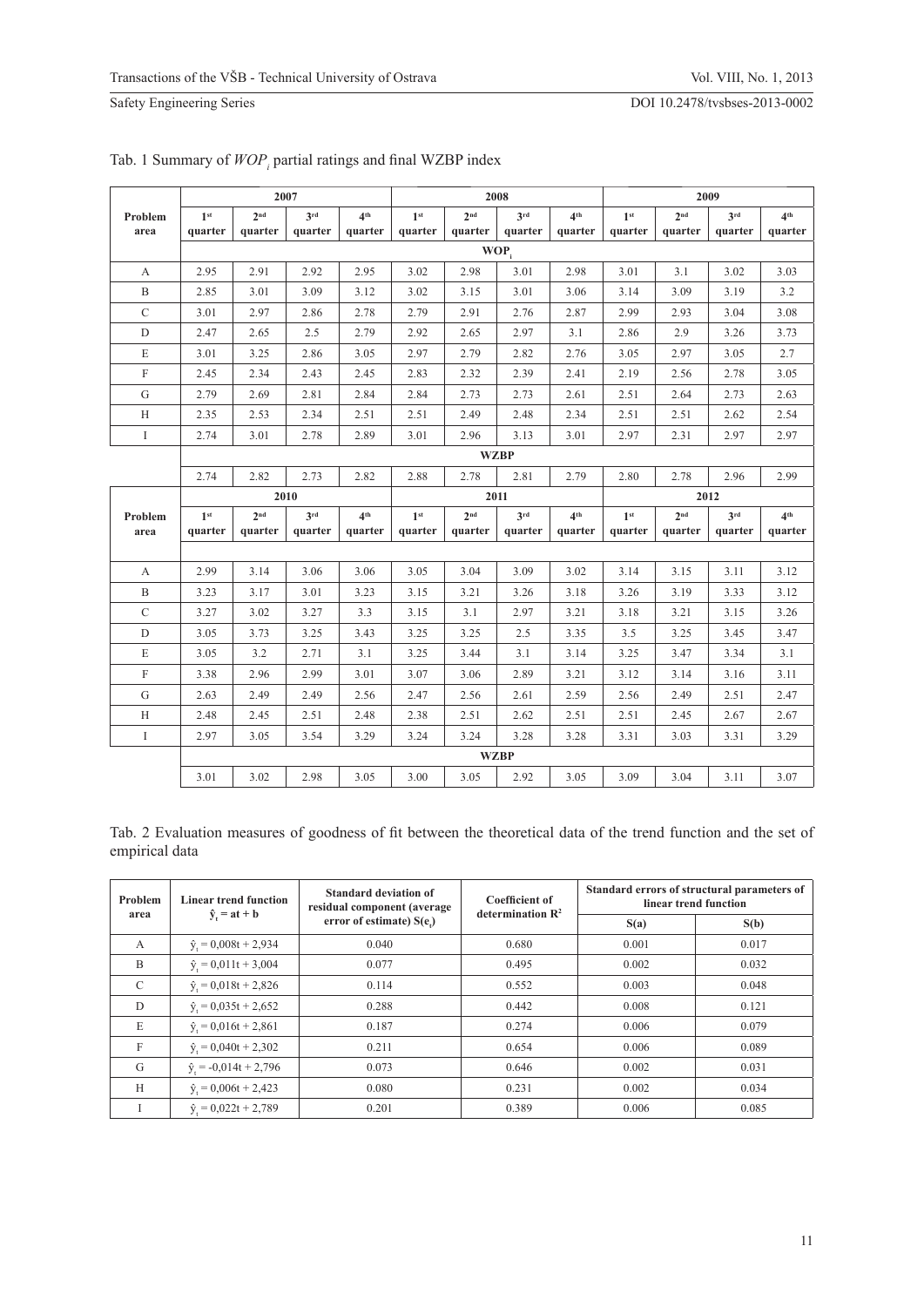In case of the analysed problem areas, the linear trend function was used for description of changes in rating indices - for the final WZBP rating index the function takes the form of  $\hat{y}_t = 0.016t + 2.732$ (coefficient of determination  $R^2 = 0.793$ ).

In case of three problem areas: A - "Scheduling of activities in the area of health and safety management", F - "OHS regulations at the plant" and  $G$  - "Informing on OHS status", the fitting of trend function was highest and amounted to: 68.0 %, 65.4 % and 64.6 %, respectively (standard errors of parameters "*a*" and "*b*" are provided in Tab. 1).

The coefficient of determination reached its lowest value for areas H - "Promotion of OHS"  $(R^2 = 0.231)$  and E - "Personal protection"  $(R^2 = 0.274)$ .

The downward trend of WOPi rating indices was reported in case of area G - "Informing on OHS status" only. For other problem areas, there was the upward trend - most distinctly in areas F - "OHS regulations at the plant"  $(a = 0.044)$  and A - "Scheduling of activities in the area of health and safety management"  $(a = 0.032)$ .

Tab. 3 Raw and adjusted frequency indices for individual quarters (by individual problem areas)

| Problem<br>area |               |               | Raw seasonal indices |               | Adjustment | <b>Adjusted seasonal indices</b> |               |               |               |  |
|-----------------|---------------|---------------|----------------------|---------------|------------|----------------------------------|---------------|---------------|---------------|--|
|                 | $1st$ quarter | $2nd$ quarter | $3rd$ quarter        | $4th$ quarter | factor     | $1st$ quarter                    | $2nd$ quarter | $3rd$ quarter | $4th$ quarter |  |
| A               | 0.0047        | 0.0233        | $-0.0030$            | $-0.0193$     | 0.0014     | 0.0033                           | 0.0219        | $-0.0044$     | $-0.0207$     |  |
| B               | $-0.0167$     | 0.0007        | 0.0013               | $-0.0063$     | $-0.0053$  | $-0.0114$                        | 0.0059        | 0.0066        | $-0.0011$     |  |
| C               | 0.0410        | $-0.0187$     | $-0.0517$            | 0.0053        | $-0.0060$  | 0.0470                           | $-0.0127$     | $-0.0457$     | 0.0113        |  |
| $\mathbf{D}$    | 0.1503        | 0.2327        | 0.1683               | 0.5107        | 0.2655     | $-0.1152$                        | $-0.0328$     | $-0.0972$     | 0.2452        |  |
| E               | 0.4157        | 0.5237        | 0.3350               | 0.3480        | 0.4056     | 0.0101                           | 0.1181        | $-0.0706$     | $-0.0576$     |  |
| $\mathbf{F}$    | 0.0980        | $-0.0520$     | $-0.0487$            | 0.0113        | 0.0022     | 0.0958                           | $-0.0542$     | $-0.0508$     | 0.0092        |  |
| G               | $-0.0087$     | $-0.0280$     | 0.0327               | 0.0167        | 0.0032     | $-0.0118$                        | $-0.0312$     | 0.0295        | 0.0135        |  |
| H               | 0.0147        | 0.0750        | 0.1520               | 0.1473        | 0.0973     | $-0.0826$                        | $-0.0223$     | 0.0548        | 0.0501        |  |
|                 | 0.0090        | $-0.1197$     | 0.0933               | 0.0247        | 0.0018     | 0.0072                           | $-0.1215$     | 0.0915        | 0.0228        |  |

Due to the impact of seasonal fluctuations, the differences between the determined rating index and trend were highest for area D "Observation and analysis of how the work is performed" (in the 4<sup>th</sup> quarters,  $WOP_p$ value was higher as compared to the trend by 0.2452), area I - "Personal assessment of OHS conditions at the plant" (in the 2nd quarters,  $WOP<sub>I</sub>$  value was lower as compared to the trend by 0.1215) and E - "Personal protection" (in the  $2<sup>nd</sup>$  quarters,  $WOP<sub>F</sub>$ value was higher as



compared to the trend by 0.1181). The empirical compared to the trend by 0.1181). The empirical Fig. 1 Empirical areas of variability in successive areas of variability are presented in Fig. 1 and Fig. 2.

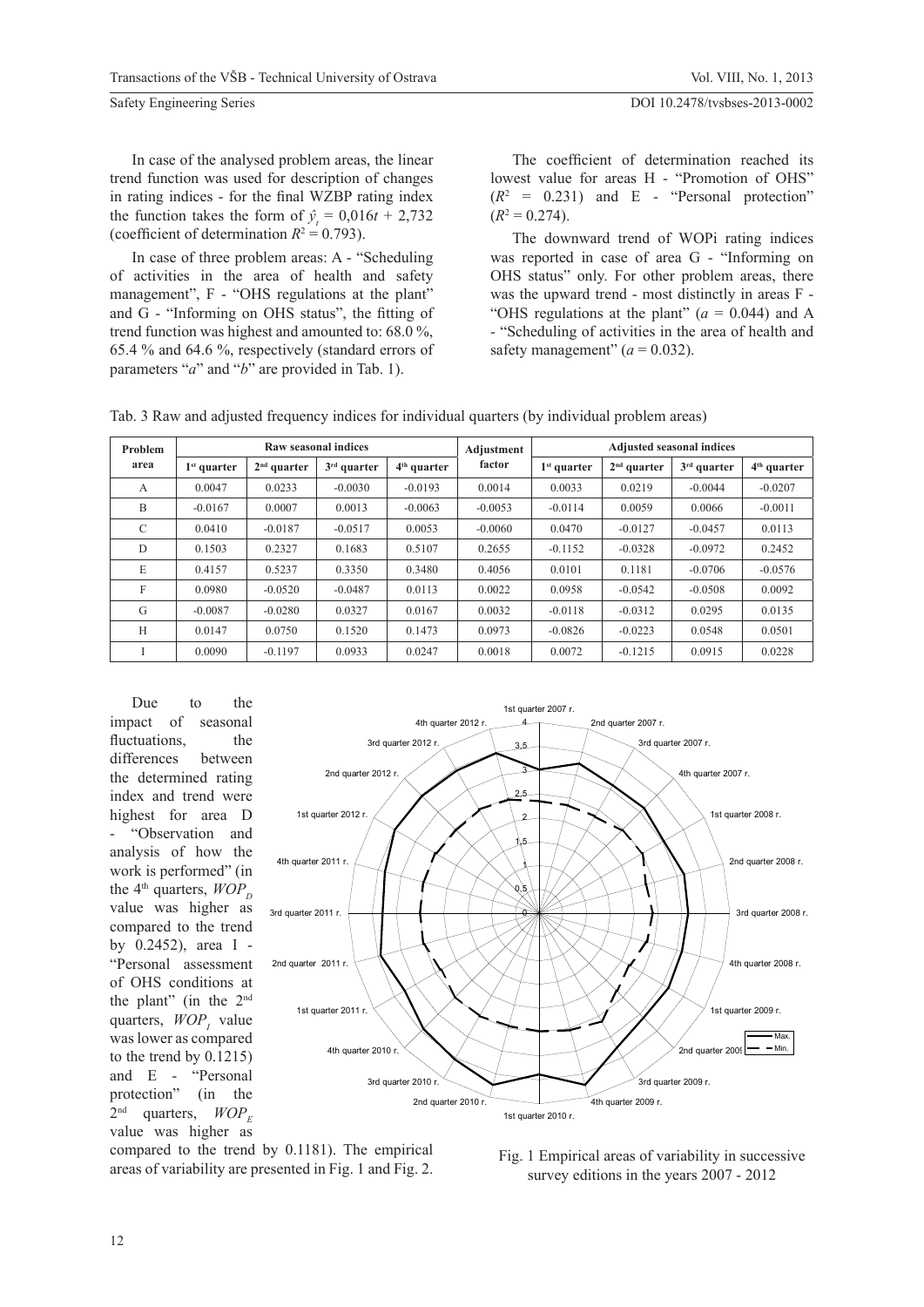by the occupational

#### DOI 10.2478/tvsbses-2013-0002

#### Safety Engineering Series



health and safety services in the field of investigations of work accidents was assessed highly. In the respondents' opinion, these investigations are characterised by a careful analysis of every accident case, each time ended with a preparation and implementation of relevant preventive measures. The respondents drew attention to the need of including nearmiss incidents in these investigations too (preaccident prevention), which should not be a surprise taking into consideration the fact that the survey concerned the supervision personnel

Fig. 2 Empirical areas of variability for areas A-I in the years 2007 - 2012

The highest diversity in obtained values of  $WOP$ indices were reported in the  $2<sup>nd</sup>$  quarter of  $2010$  $(1.28)$ , 4<sup>th</sup> quarter of 2009  $(1.19)$  and 3<sup>rd</sup> quarter of 2010 (1.05), while the least diverse values - in the 1st quarter of 2008 (0.51).

Over the analysed period, the highest range was reported in areas D - "Observation and analysis of how the work is performed" (1.26), I - "Personal assessment of OHS conditions at the plant" (1.23) and  $F - "OHS$  regulations at the plant"  $(1.19)$ , while the least for areas:

A - "Scheduling of activities in the area of health and safety management"  $(0.24)$ ,

H - "Promotion of OHS" (0.33) and G - "Informing on OHS status" (0.37).

Taking into consideration the average values of  $WOP<sub>i</sub>$  rating indices, it can be stated that the highest rating was given to areas B and D (for areas I, E, C and A the ratings are slightly lower, but on a very similar level). For areas  $F$ ,  $G$  and  $H$  the final ratings are definitely worse.

The first place in the ranking was taken by area B - "Investigation of accidents" ( $WOP<sub>n</sub> = 3.14$ ). This area was placed first 5 times in the successive editions of the survey. The quality of activities taken (employees with secondary and higher technical education).

The second place in the ranking of problem areas was taken by area D - "Observation and analysis of how the work is performed" ( $WOP_p = 3.10$ ). This area was placed first as many as 10 times in the successive editions of the survey repeated in subsequent quarters. In the respondents' opinion, the work supervision is correct, work instructions and technologies are developed on an ongoing basis, at higher and higher co-participation of physical workers with highest seniority and experience.

The third place in the ranking was taken by area I "Personal assessment of OHS conditions at the plant" ( $WOP_1 = 3.07$ ). The employees appreciate the involvement of the coal mine management personnel in activities undertaken to create proper (i.e. safe) working conditions. This rating corresponds to those obtained by areas E - "Personal protection" ( $WOP_E$  = 3.06), C - "OHS control and inspection"<br>( $WOP_C$  = 3.05) and A - "Scheduling of activities  $(4) = 3.05$ ) and A - "Scheduling of activities in the area of health and safety management"  $(WOP<sub>i</sub> = 3.04)$ . The respondents declared free access to the personal protection equipment, which should be associated with specificity of the works carried out by the "shaft department" (works at height, shaft revisions, replacements of lifting slings or ropes